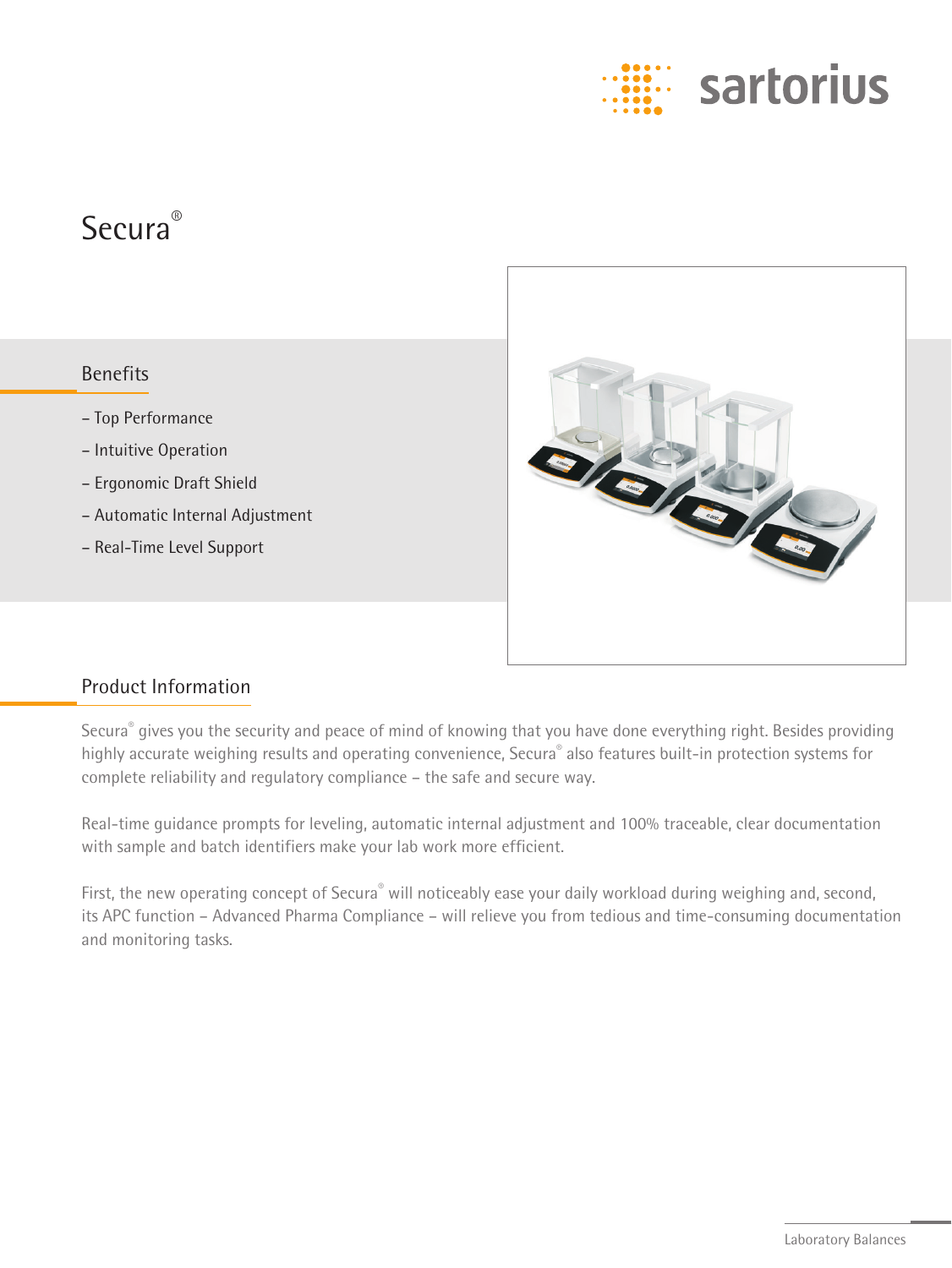# Technical Specifications

| <b>AC Adapter</b> |                                                                                                                            | <b>Ambient Conditions</b>                                                       |                                                                                                                                                             |  |  |  |  |  |
|-------------------|----------------------------------------------------------------------------------------------------------------------------|---------------------------------------------------------------------------------|-------------------------------------------------------------------------------------------------------------------------------------------------------------|--|--|--|--|--|
|                   | Sartorius AC adaptor module 6971790 with interchangeable<br>country-specific plug-in AC                                    | The specifications apply when the following ambient conditions<br>are in place: |                                                                                                                                                             |  |  |  |  |  |
|                   | adaptors                                                                                                                   | Environment                                                                     | for indoor use only                                                                                                                                         |  |  |  |  |  |
| Primary           | $100 - 240$ V $\sim$ , $-10\%$ + 10%,<br>50 - 60 Hz, 0.2 A                                                                 | Ambient temperature*                                                            | +10 °C to +30 °C                                                                                                                                            |  |  |  |  |  |
| Secondary         | 15 V DC, ± 5%, 530 mA (max.)                                                                                               | Operational capacity                                                            | quaranteed between +5 °C and<br>$+45$ °C                                                                                                                    |  |  |  |  |  |
|                   | 8 Watt (max.): 0 to +40 °C and<br>15 V DC, ± 5%, 330 mA (max.)                                                             | Storage and shipping                                                            | $-10$ °C to $+60$ °C                                                                                                                                        |  |  |  |  |  |
|                   | 5 Watt (max.): 0 to +50 °C                                                                                                 | Elevation                                                                       | up to 3000 m above sea level                                                                                                                                |  |  |  |  |  |
| Other data        | protection class II, in accordance<br>with EN   IEC 60950-1 up to<br>3000 m above sea level;<br>IP40 as per EN   IEC 60529 | Relative humidity**                                                             | 15% to 80% for temperatures<br>up to 31 °C; non-condensing,<br>decreasing linearly to 50% relative<br>humidity at 40 °C and 20% at 50 °C                    |  |  |  |  |  |
|                   |                                                                                                                            | Safety of electrical<br>equipment                                               | in accordance with EN 61010-1/<br>IEC 61010-1. Safety requirements                                                                                          |  |  |  |  |  |
| <b>Balance</b>    |                                                                                                                            |                                                                                 | for electrical equipment for mea                                                                                                                            |  |  |  |  |  |
| Power supply      | only via Sartorius AC adaptor<br>module 6971790                                                                            |                                                                                 | surement, control, and laboratory<br>use - Part 1: General requirements                                                                                     |  |  |  |  |  |
| Input voltage     | 12.0  18.0 V DC                                                                                                            | Electromagnetic                                                                 | in accordance with EN 61326-1/                                                                                                                              |  |  |  |  |  |
| Power consumption | 2.0 W (typically)<br>4.5 W (typically), only for 225D-1x,<br>125-1x and 324-1x                                             | compatibility                                                                   | IEC 61326-1. Electrical equipment<br>for measurement, control, and<br>laboratory use - EMC requirements<br>- Part 1: General requirements                   |  |  |  |  |  |
|                   |                                                                                                                            | Defined immunity to<br>interference                                             | Suitable for use in industrial areas                                                                                                                        |  |  |  |  |  |
|                   |                                                                                                                            | Interference emission                                                           | Class B (suitable for use in<br>residential areas and areas that<br>are connected to a low voltage<br>network that also supplies<br>residential buildings). |  |  |  |  |  |

Balances verified for use in legal metrology comply with the requirements of Council Directive 2009/23/EC, EN 45501:1992, and OIML R76:2006.

The device can therefore be

used in both areas.

\* For balances verified for use in legal metrology in accordance with EU requirements, refer to the information on the balance.

\*\* For balances verified for use in legal metrology in accordance with EU requirements, the legal regulations apply.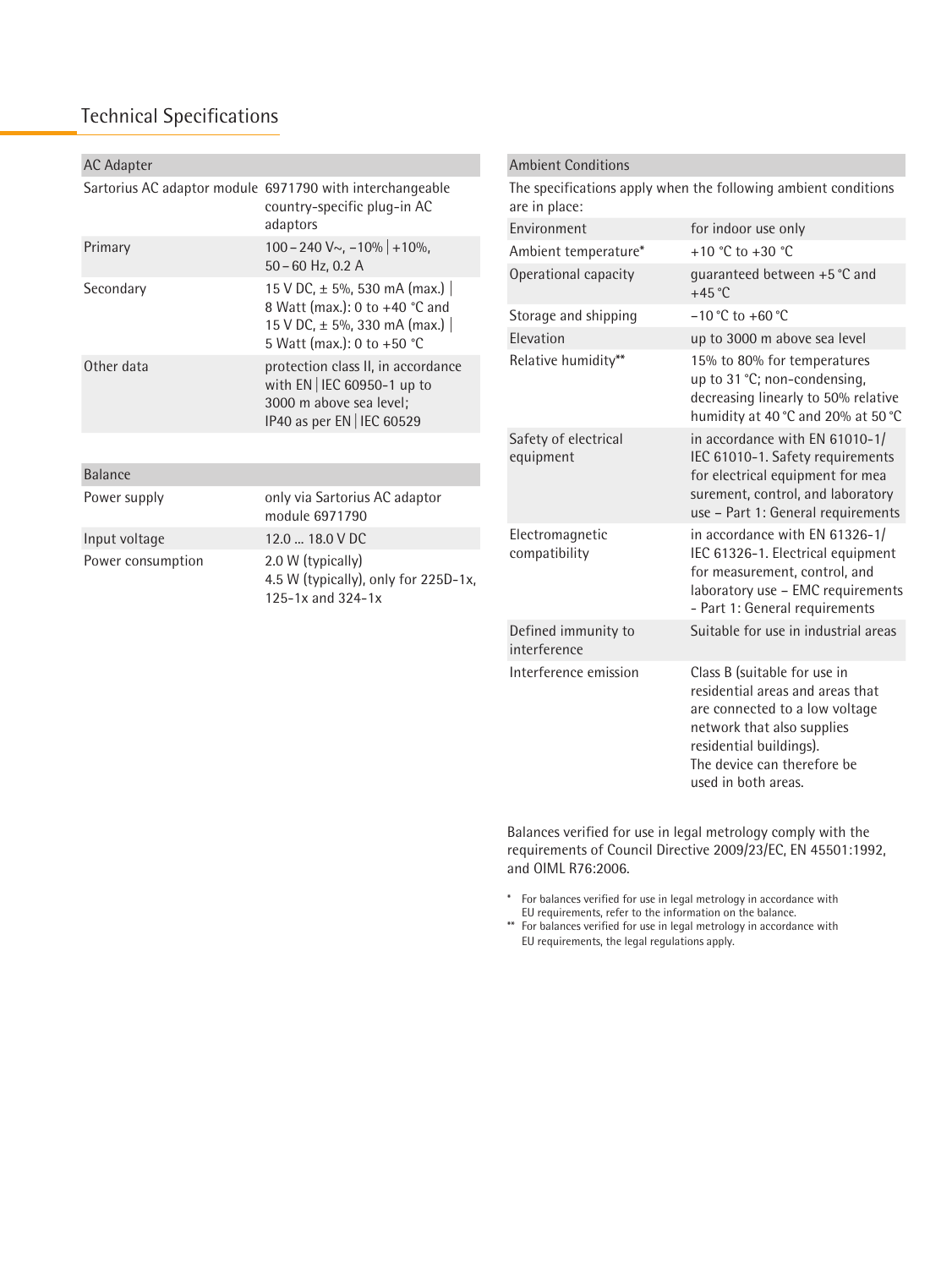| <b>Standard Equipment</b>             |                                                                                                                                                                                                                                                                                                                                                                                                                                                                                                                                                                                                                    |
|---------------------------------------|--------------------------------------------------------------------------------------------------------------------------------------------------------------------------------------------------------------------------------------------------------------------------------------------------------------------------------------------------------------------------------------------------------------------------------------------------------------------------------------------------------------------------------------------------------------------------------------------------------------------|
| <b>APC Features</b>                   | - Monitoring of compliance with<br>the USP minimum sample weight<br>limits - SQmin<br>- Password protection of set-up<br>settings<br>- Fully automatic temperature-<br>and time-controlled internal<br>calibration and adjustment -<br>isoCAL<br>- Temporary blockage of data<br>transfer to a printer or a com-<br>puter when uncertain weighing<br>results are detected, such as a<br>result is below the USP minimum<br>sample weight limit, the balance<br>is not level or isoCAL calibration<br>adjustment needs to be per-<br>formed<br>- Storage of all data of calibration<br>procedures - Cal Audit Trail |
| Safety Level                          | Three configurable levels of security                                                                                                                                                                                                                                                                                                                                                                                                                                                                                                                                                                              |
| Levelling                             | Intelligent, optoelectronic leveling<br>sensor with alarm function<br>and interactive user guidance for<br>reliable leveling                                                                                                                                                                                                                                                                                                                                                                                                                                                                                       |
| Calibration                           | Internal calibration isoCAL,<br><b>External calibration</b>                                                                                                                                                                                                                                                                                                                                                                                                                                                                                                                                                        |
| Selectable weight units <sup>1)</sup> | Gram, kilogram, carat, pound,<br>ounce, troy ounce, Hong Kong tael,<br>Singapore tael, Taiwan tael, grain,<br>pennyweights, milligram, parts<br>per pound, China tael, mommes,<br>Austrian carat, tola, baht, mesghal<br>and Newton                                                                                                                                                                                                                                                                                                                                                                                |
| Interface                             | mini USB<br>- Automatic recognition of<br>Sartorius printer models YDP30<br>or YDP40<br>- Direct data transfer to<br>Microsoft <sup>®</sup> Windows programs<br>- Programmable interval for<br>data output<br>- Data transfer protocols SBI, xBPI,<br>table format, text format                                                                                                                                                                                                                                                                                                                                    |
| Display                               | Touch screen with Sartorius<br>graphical user interface                                                                                                                                                                                                                                                                                                                                                                                                                                                                                                                                                            |

| <b>Standard Equipment</b>            |                                                                                                                                                                                                                |
|--------------------------------------|----------------------------------------------------------------------------------------------------------------------------------------------------------------------------------------------------------------|
| Standard built-in<br>applications    | Weighing, Density, Percentage,<br>Checkweighing, Peak Hold,<br>Counting, Unstable Conditions<br>Animal weighing                                                                                                |
| Special built-in lab<br>applications | Mixing, Components, Statistics,<br>Conversion                                                                                                                                                                  |
| Languages                            | English, French, German, Hungarian,<br>Italian, Polish, Portuguese, Russian,<br>Spanish, Turkish, Chinese, Japanese,<br>Korean                                                                                 |
| Protection                           | - Chemical resistant finish of<br>the top housing<br>- Glass parts of the draft shield<br>are coated to reduce electrostatic<br>influences<br>- In-use cover<br>- Dust cover for balances with<br>draft shield |
| Anti-theft lock                      | Kensington lock and lockdown<br>capability for cable or chain                                                                                                                                                  |

<sup>1)</sup> Limited for verified models

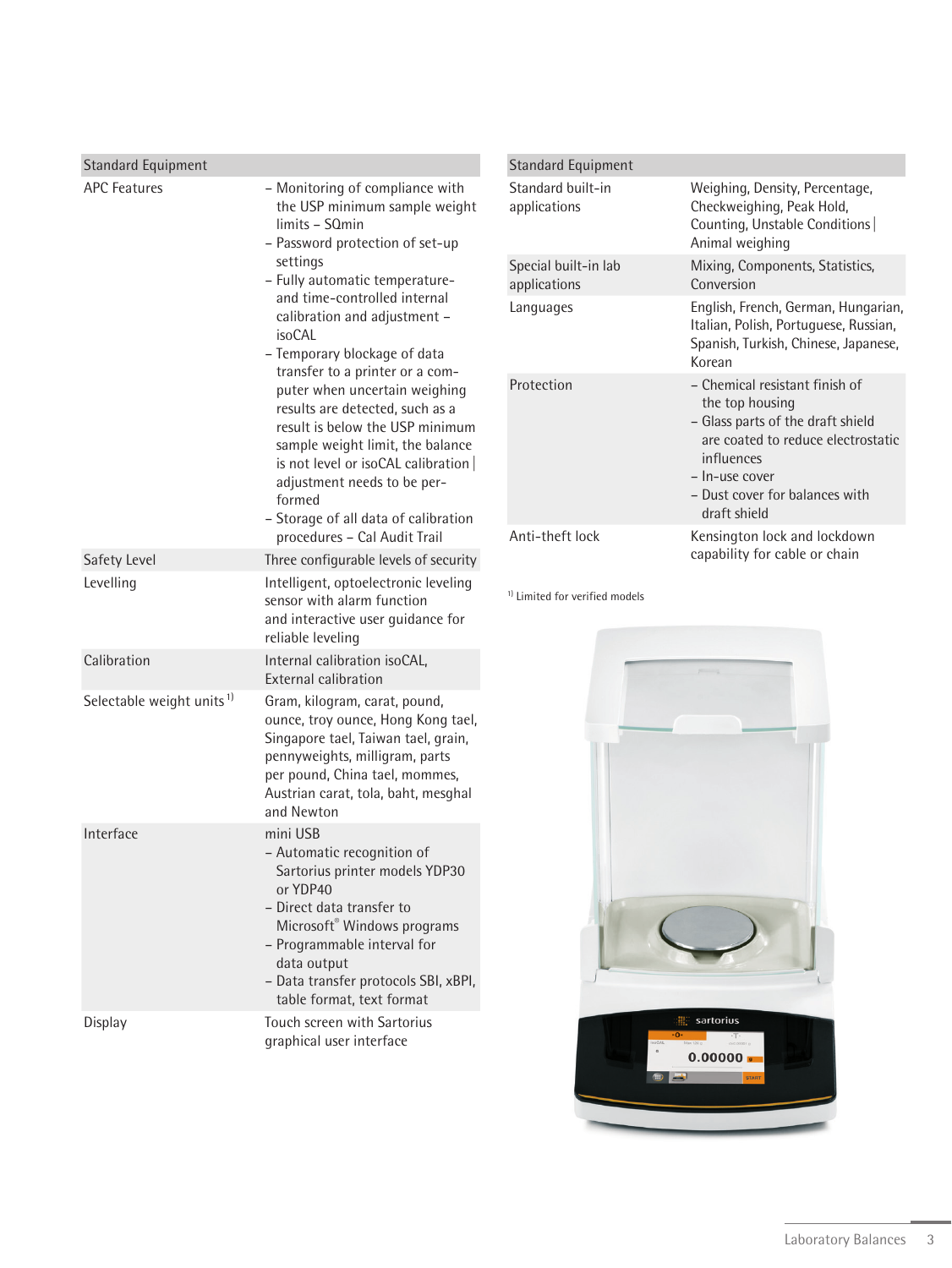#### **Standard Models**

| Model                                                          |               | $26 - 1x^{1}$         | $225D-1x^{1}$                                   | $125 - 1x^{1}$                                  | $324 - 1x^{1}$        |
|----------------------------------------------------------------|---------------|-----------------------|-------------------------------------------------|-------------------------------------------------|-----------------------|
| Design                                                         |               | $\mathbf{1}$          | $\overline{2}$                                  | $\overline{2}$                                  | $\overline{2}$        |
| Weighing capacity                                              | $\mathfrak g$ | 20                    | 60   120   220                                  | 60 120                                          | 320                   |
| Readability                                                    | mq            | 0.002                 | 0.01   0.01   0.1                               | 0.01   0.01                                     | 0.1                   |
| Repeatability<br>(standard deviation)                          | mq            | 0.004                 | 0.03   0.04   0.07                              | 0.03   0.04                                     | 0.1                   |
| Repeatability<br>(standard deviation), typical                 | mq            | 0.003                 | 0.02   0.04   0.07                              | 0.02   0.04                                     | 0.1                   |
| Linearity deviation                                            | mq            | 0.01                  | 0.1   0.1   0.2                                 | 0.1   0.1                                       | 0.3                   |
| Typical starting point of the<br>operating range <sup>2)</sup> | mq            | 4                     | $25***$                                         | $25***$                                         | 160                   |
| Optimal starting point of the<br>operating range <sup>2)</sup> | mq            | $1.64*$               | $8.2***$                                        | $8.2***$                                        | 82                    |
| Sensitivity drift between<br>+10 °C and +30 °C                 | $±$ ppm/K     | $\mathbf{1}$          | $\mathbf{1}$                                    | $\mathbf{1}$                                    | $\mathbf{1}$          |
| Typical stabilization time                                     | S             | 8                     | 6 6 2                                           | 6 6                                             | $\overline{2}$        |
| isoCAL:<br>- Temperature change<br>- Time interval             | K<br>h        | 1.5<br>$\overline{4}$ | 1.5<br>$\overline{4}$                           | 1.5<br>4                                        | 1.5<br>$\overline{4}$ |
| Display result<br>(depending on the set filter level)          | S             | 0.2   0.4             | 0.2   0.4                                       | 0.2   0.4                                       | 0.2   0.2             |
| Weighing pan size                                              | mm            | $\varnothing$ 50      | $\varnothing$ 80<br>(optional $\varnothing$ 90) | $\varnothing$ 80<br>(optional $\varnothing$ 90) | $\varnothing$ 90      |
| Weighing chamber height***                                     | mm            | 218                   | 218                                             | 218                                             | 218                   |
| Net weight, approx.                                            | kg            | 8.0                   | 7.8                                             | 7.8                                             | 7.9                   |
| IP protection class                                            |               | IP43                  | IP43                                            | IP43                                            | IP43                  |



\* In combination with glass draft shield YHK01SQP

\*\* In combination with weighing pan, 80 mm, slotted YSP01SQP

\*\*\* Upper edge of the weighing pan to the lower edge of the upper draft shield panel

<sup>1)</sup> Possible terms for country-specific models:

- $x = S$ : Standard balances without country-specific additions
- $x = SAR$ : Standard balances with country-specific additions for Argentina
- x = SJP: Standard balances with country-specific additions for Japan
- $x = SKR$ : Standard balances with country-specific additions for South Korea
- <sup>2)</sup> According to USP (United States Pharmacopeia) Chapter 41, the optimal operating range is defined from 820d to maximum weighing capacity. Depending on the installation location and environmental conditions, the value could be higher.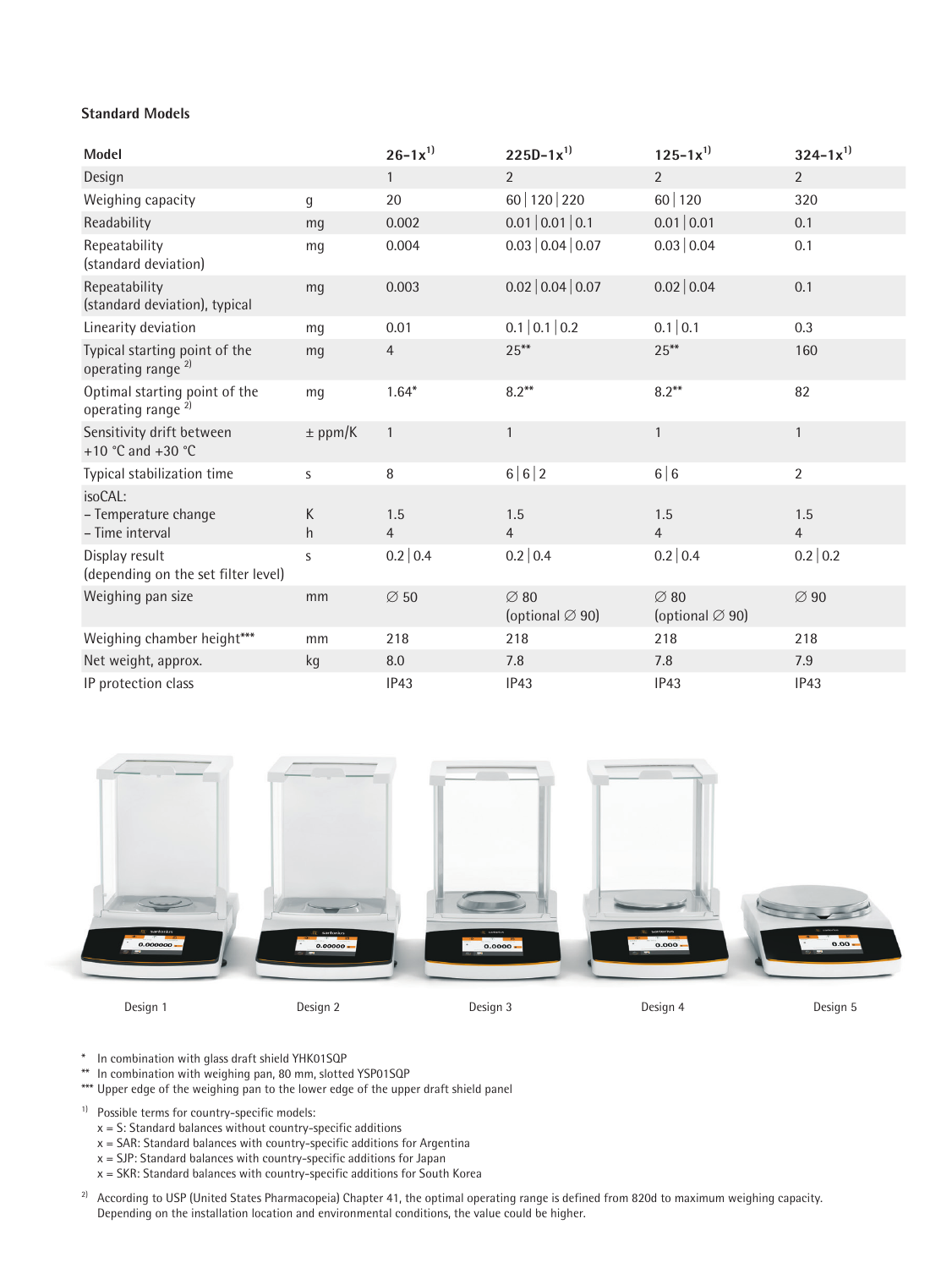| Model                                                          |                  | $224 - 1x^{1}$    | $124 - 1x^{1}$        | $1103 - 1x^{1}$ 613-1x <sup>1</sup> |                     |                      | $513 - 1x^{1}$      | $313 - 1x^{1}$      | $213 - 1x^{1}$      | $6102 - 1x^{1}$                  |
|----------------------------------------------------------------|------------------|-------------------|-----------------------|-------------------------------------|---------------------|----------------------|---------------------|---------------------|---------------------|----------------------------------|
| Design                                                         |                  | $\mathfrak{Z}$    | $\mathfrak{Z}$        | $\overline{4}$                      | $\overline{4}$      | $\overline{4}$       |                     | $\overline{4}$      | $\overline{4}$      | 5                                |
| Weighing capacity                                              | g                | 220               | 120                   | 1,100                               | 610                 | 510                  |                     | 310                 | 210                 | 6,100                            |
| Readability                                                    | mg               | 0.1               | 0.1                   | $\mathbf{1}$                        | $\mathbf{1}$        | $\mathbf{1}$         |                     | $\mathbf{1}$        | $\mathbf{1}$        | $10\,$                           |
| Repeatability<br>(standard deviation)                          | mg               | 0.1               | 0.1                   | 1                                   | $\mathbf{1}$        | $\mathbf{1}$         |                     | 1                   | 1                   | 10                               |
| Linearity                                                      | mg               | 0.2               | 0.2                   | $\overline{2}$                      | $\overline{2}$      | $\overline{2}$       |                     | $\overline{2}$      | $\overline{2}$      | 20                               |
| Typical starting point of<br>the operating range $^{2}$        | g                | 0.12              | 0.12                  | 1.5                                 | 1.5                 | 1.5                  |                     | 1.5                 | 1.5                 | 12                               |
| Optimal starting point of<br>the operating range <sup>2)</sup> | $\boldsymbol{g}$ | 0.082             | 0.082                 | 0.82                                | 0.82                | 0.82                 |                     | 0.82                | 0.82                | 8.2                              |
| Sensitivity drift<br>between $+10$ to $+30^{\circ}$ C          | $\pm$ ppm/K      | 1.5               | 1.5                   | 1.5                                 | $\overline{2}$      | $\overline{2}$       |                     | $\overline{2}$      | $\overline{2}$      | $\overline{2}$                   |
| Typical stabilization time                                     | $\mathsf{S}$     | $\overline{2}$    | $\overline{2}$        | 1.5                                 | $\mathbf{1}$        | $\mathbf{1}$         |                     | $\mathbf{1}$        | $\mathbf{1}$        | $\mathbf{1}$                     |
| isoCAL Settings:<br>- temperature change<br>- time interval    | К<br>h           | 1.5<br>4          | 1.5<br>$\overline{4}$ | 1.5<br>$\overline{4}$               | $\overline{2}$<br>6 | 2<br>$6\phantom{.}6$ |                     | $\overline{2}$<br>6 | $\overline{2}$<br>6 | $\overline{2}$<br>$\,6$          |
| Display result (depending<br>on the filter level)              | S                | 0.2               | 0.2                   | 0.1   0.2                           | 0.1   0.2           |                      | 0.1   0.2           | 0.1   0.2           | 0.1   0.2           | 0.1   0.2                        |
| Weighing pan size                                              | mm               | $\varnothing$ 90  | $\varnothing$ 90      | $\varnothing$ 120                   | $\varnothing$ 120   |                      | $\varnothing$ 120   | $\varnothing$ 120   | $\varnothing$ 120   | $\varnothing$ 180                |
| Weighing chamber height***                                     | mm               | 209               | 209                   | 209                                 | 209                 | 209                  |                     | 209                 | 209                 | $\overline{\phantom{0}}$         |
| Net weight, approx.                                            | kg               | 5.1               | 5.1                   | 5.9                                 | 5.1                 | 5.1                  |                     | 5.1                 | 5.1                 | 5.2                              |
| Model                                                          |                  | $5102 - 1x^{1}$   | $3102 - 1x^{1}$       | $2102 - 1x^{1}$                     |                     | $1102 - 1x^{1}$      |                     | $612 - 1x^{1}$      | $6101 - 1x^{1}$     | $3101 - 1x^{1}$                  |
| Design                                                         |                  | 5                 | 5                     | 5                                   | $\overline{5}$      |                      | 5                   |                     | $\overline{5}$      | 5                                |
| Weighing capacity                                              | g                | 5,100             | 3,100                 | 2,100                               |                     | 1,100                | 610                 |                     | 6,100               | 3,100                            |
| Readability                                                    | mg               | $10\,$            | 10                    | 10                                  | 10                  |                      | 10                  |                     | 100                 | 100                              |
| Repeatability<br>(standard deviation)                          | mg               | 10                | $10\,$                | $10\,$                              | 10                  |                      | 10                  |                     | 50                  | $50\,$                           |
| Linearity                                                      | mg               | 20                | 20                    | 20                                  | 20                  |                      | 20                  |                     | 100                 | 100                              |
| Typical starting point of<br>the operating range <sup>2)</sup> | g                | 12                | 12                    | 12                                  | 12                  |                      | 12                  |                     | 82                  | 82                               |
| Optimal starting point of<br>the operating range <sup>2)</sup> | q                | 8.2               | 8.2                   | 8.2                                 | 8.2                 |                      | 8.2                 |                     | 82                  | 82                               |
| Sensitivity drift<br>between +10 to +30°C                      | $\pm$ ppm/K 2    |                   | $\overline{2}$        | $\overline{2}$                      | $\overline{2}$      |                      | $\overline{2}$      |                     | $\overline{2}$      | $\overline{2}$                   |
| Typical stabilization time                                     | $\mathsf{S}$     | $\mathbf{1}$      | $\mathbf{1}$          | $\mathbf{1}$                        | $\mathbf{1}$        |                      | $\mathbf{1}$        |                     | $\mathbf{1}$        | $\mathbf{1}$                     |
| isoCAL Settings:<br>- temperature change<br>- time interval    | К<br>h           | 2<br>6            | $\overline{2}$<br>6   | $\overline{2}$<br>6                 | $\overline{2}$<br>6 |                      | $\overline{2}$<br>6 |                     | $\overline{2}$<br>6 | $\overline{2}$<br>$6\phantom{.}$ |
| Display result (depending<br>on the filter level)              | S                | 0.1   0.2         | 0.1   0.2             | 0.1   0.2                           |                     | 0.1   0.2            | 0.1   0.2           |                     | 0.1   0.2           | 0.1   0.2                        |
| Weighing pan size                                              | mm               | $\varnothing$ 180 | $\varnothing$ 180     | $\varnothing$ 180                   |                     | $\varnothing$ 180    | $\varnothing$ 180   |                     | $\varnothing$ 180   | $\varnothing$ 180                |
| Net weight, approx.                                            | kg               | 5.2               | $5.2\,$               | $5.2\,$                             | $5.2\,$             |                      | $5.2\,$             |                     | $5.2\,$             | $5.2\,$                          |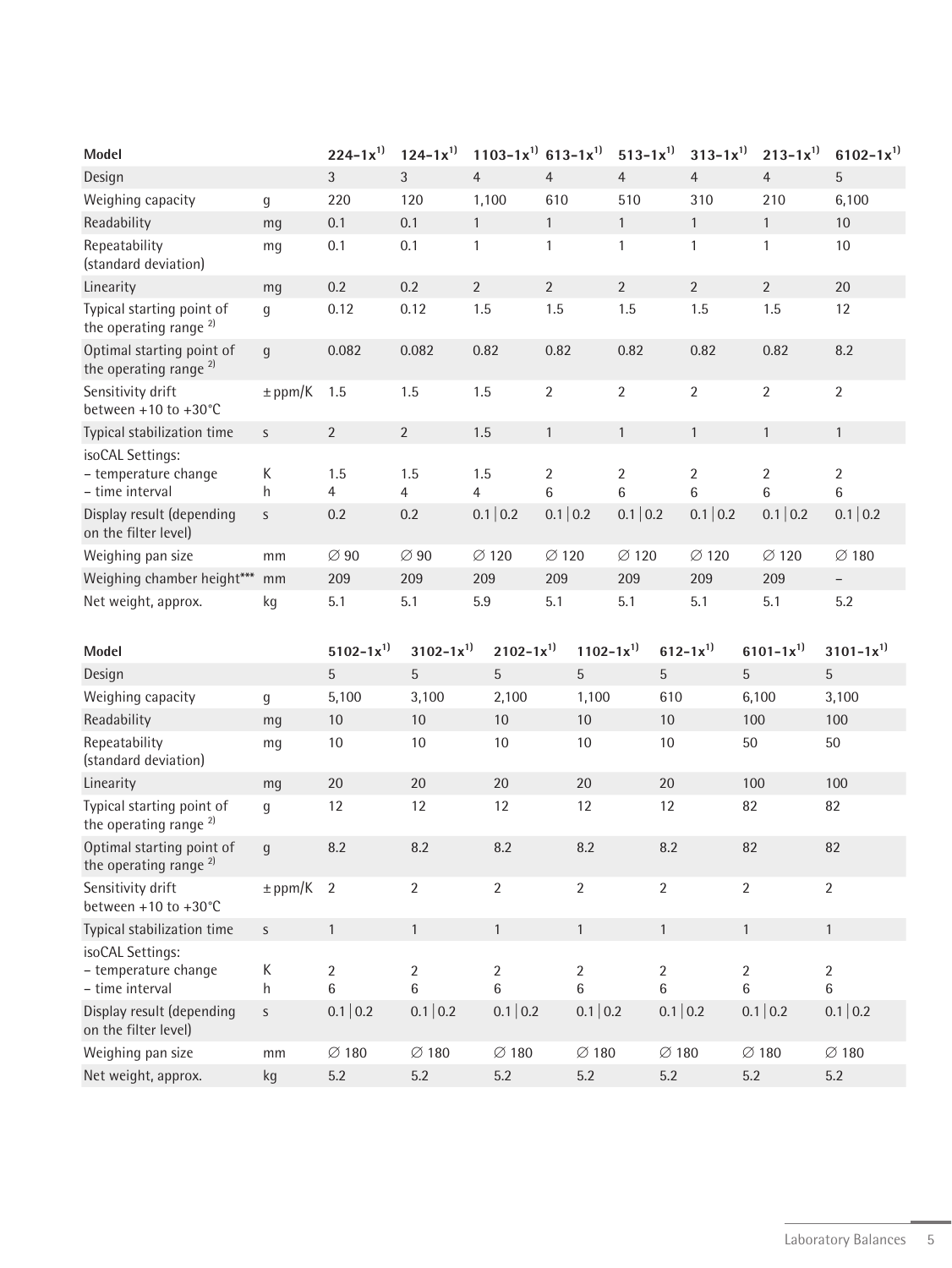#### **Verified Models with Country-specific Type Approval Certificate**

| <b>Model</b>                                                   |                | $26 - 1x^{2}$         | $225D-1x^{2}$                                   | $125 - 1x^{2}$                                  | $324 - 1x^{2}$                        |
|----------------------------------------------------------------|----------------|-----------------------|-------------------------------------------------|-------------------------------------------------|---------------------------------------|
| Design                                                         |                | $\mathbf{1}$          | 2                                               | $\overline{2}$                                  | $\overline{2}$                        |
| Accuracy class                                                 |                | $\bigcirc$            | $\bigcirc$                                      | $\bigcirc$                                      | $\begin{array}{c}\n\Box\n\end{array}$ |
| Type $3$                                                       |                | SQP-H                 | SQP-F                                           | SQP-F                                           | $SOP-G$                               |
| Max                                                            | g              | 21                    | 120 220                                         | 120                                             | 320                                   |
| Scale interval d                                               | g              | 0.000002              | 0.00001   0.0001                                | 0.00001                                         | 0.0001                                |
| Verification scale interval e                                  | g              | 0.001                 | 0.001                                           | 0.001                                           | 0.001                                 |
| Min                                                            | $\mathfrak{g}$ | 0.001                 | 0.001                                           | 0.001                                           | 0.01                                  |
| Min (only for Models -10IN)                                    | $\mathsf g$    | 0.1                   | 0.1                                             | 0.1                                             | 0.1                                   |
| Tare equalization range<br>(subtractive)                       |                |                       | <100 % of the max. weighing capacity            |                                                 |                                       |
| Typical starting point of<br>the operating range <sup>4)</sup> | g              | 0.004                 | $0.025***$                                      | $0.025***$                                      | 0.160                                 |
| Optimal starting point of<br>the operating range $4$           | g              | $0.00164*$            | $0.0082**$                                      | $0.0082**$                                      | 0.082                                 |
| Typical stabilization time                                     | S              | 8                     | 6 2                                             | 6                                               | $\overline{2}$                        |
| isoCAL:<br>- Temperature change<br>- Time interval             | K<br>h         | 1.5<br>$\overline{4}$ | 1.5<br>$\overline{4}$                           | 1.5<br>$\overline{4}$                           | 1.5<br>$\overline{4}$                 |
| Display result<br>(depending on the set filter level)          | S              | 0.2   0.4             | 0.2   0.4                                       | 0.2   0.4                                       | 0.2   0.2                             |
| Weighing pan size                                              | mm             | $\varnothing$ 50      | $\varnothing$ 80<br>(optional $\varnothing$ 90) | $\varnothing$ 80<br>(optional $\varnothing$ 90) | $\varnothing$ 90                      |
| Weighing chamber height***                                     | mm             | 218                   | 218                                             | 218                                             | 218                                   |
| Net weight, approx.                                            | kg             | 8.0                   | 7.8                                             | 7.8                                             | 7.9                                   |
| IP protection class                                            |                | IP43                  | IP43                                            | IP43                                            | IP43                                  |

\* In combination with glass draft shield YHK01SQP

\*\* In combination with weighing pan, 80 mm, slotted YSP01SQP

\*\*\* Upper edge of the weighing pan to the lower edge of the upper draft shield panel

<sup>2)</sup> Possible terms for country-specific models:

x = CEU: Verified balances with EC Type Approval Certificate D12-09-014 (for EU except France, Italy, and Switzerland)

 $x = CFR$ : Verified balances with EC Type Approval Certificate D12-09-014 for France only

x = CIT: Verified balances with EC Type Approval Certificate D12-09-014 for Italy only

x = CCH: Verified balances with EC Type Approval Certificate D12-09-014 for Switzerland only

 $x = CN$ : CMC Type Approval Certificate for China

 $x =$  OJP: Balance with Type Approval Certificate for Japan

x = OBR: Balance with Type Approval Certificate for Brazil

x = ORU: Balance with Type Approval Certificate for Russia

x = OIN: Balance with Type Approval Certificate for India

 $x = OAU$ : Balance with Type Approval Certificate for Australia

<sup>3)</sup> All models with "...CN": type "SQP"

<sup>4)</sup> According to USP (United States Pharmacopeia) Chapter 41, the optimal operating range is defined from 820d to maximum weighing capacity. Depending on the installation location and environmental conditions, the value could be higher.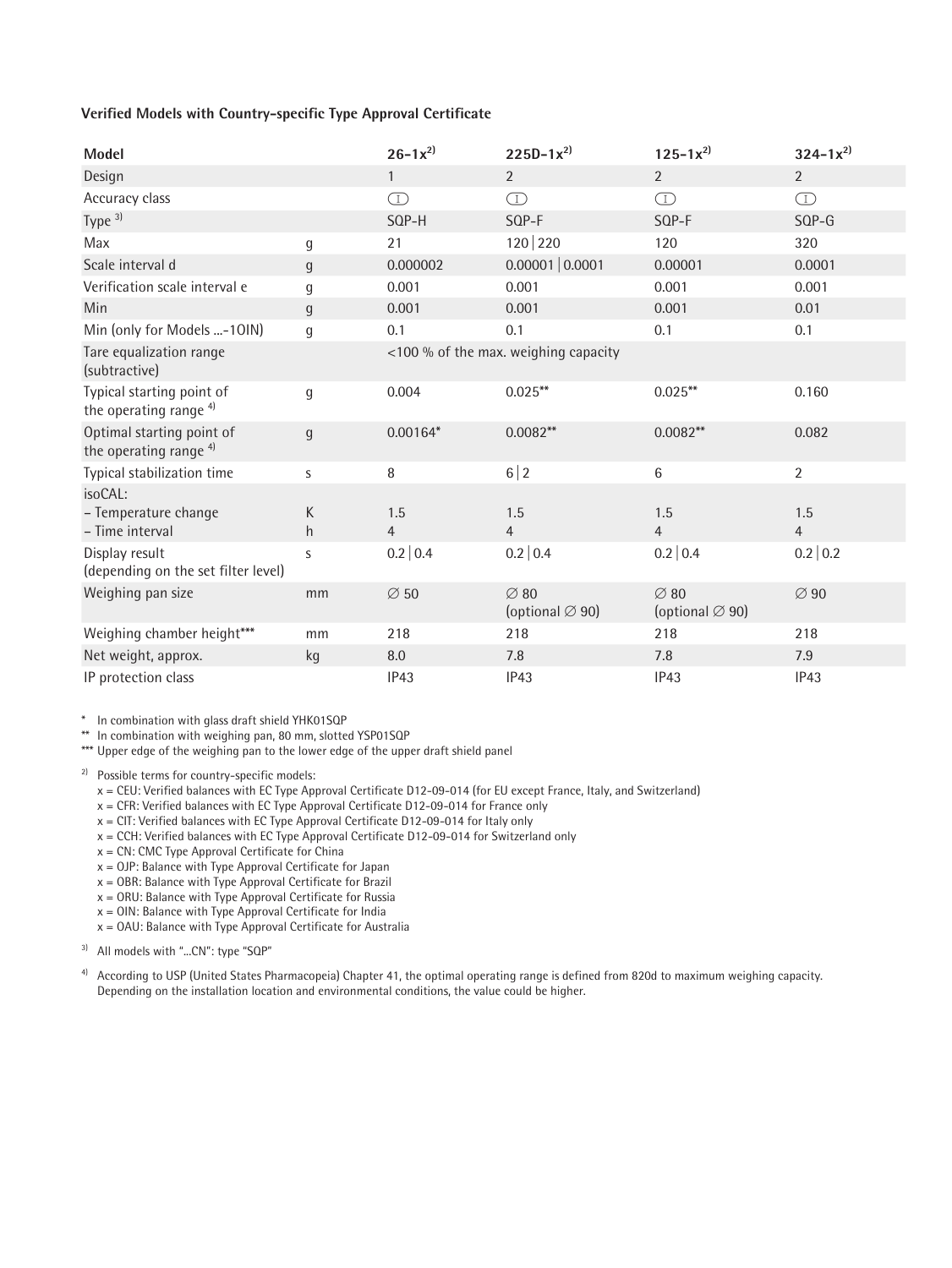| Model                                                          |                | $224 - 1x^{2}$                   | $124 - 1x^{2}$                   | $1103 - 1x^{2}$                                                                          |                         | $613 - 1x^{2}$                  |                                 |                                | $513 - 1x^{2}$                   |                                | $313 - 1x^{2}$                 | $213 - 1x^{2}$                  |
|----------------------------------------------------------------|----------------|----------------------------------|----------------------------------|------------------------------------------------------------------------------------------|-------------------------|---------------------------------|---------------------------------|--------------------------------|----------------------------------|--------------------------------|--------------------------------|---------------------------------|
| Design                                                         |                | $\mathfrak{Z}$                   | $\mathfrak{Z}$                   | $\overline{4}$                                                                           |                         | $\overline{4}$                  |                                 | $\overline{4}$                 |                                  | $\overline{4}$                 |                                | $\overline{4}$                  |
| Accuracy class                                                 |                | $\bigcirc$                       | $\bigcirc$                       | $\bigcirc$                                                                               |                         | $\textcircled{\scriptsize{II}}$ |                                 | $\textcircled{\scriptsize{I}}$ |                                  | $\textcircled{\scriptsize{I}}$ |                                | $\textcircled{\scriptsize{I}}$  |
| Type $3$                                                       |                | SQP-A                            | SQP-A                            | SQP-I                                                                                    |                         | SQP-B                           |                                 | SQP-B                          |                                  |                                | SQP-B                          | SQP-B                           |
| Max                                                            | g              | 220                              | 120                              | 1,100                                                                                    |                         | 610                             |                                 | 510                            |                                  | 310                            |                                | 210                             |
| Scale interval d                                               | mg             | 0.1                              | 0.1                              | $\mathbf{1}$                                                                             |                         | $\mathbf{1}$                    |                                 | $\mathbf{1}$                   |                                  | $\mathbf{1}$                   |                                | $\mathbf{1}$                    |
| Verification scale interval e                                  | mg             | $\mathbf{1}$                     | $\mathbf{1}$                     | 10                                                                                       |                         | 10                              |                                 | 10                             |                                  | 10                             |                                | 10                              |
| Min                                                            | mq             | 10                               | 10                               | 100                                                                                      |                         | 20                              |                                 | 20                             |                                  | 20                             |                                | 20                              |
| Min                                                            | mg             | 100                              | 100                              | 1,000                                                                                    |                         | 200                             |                                 | 200                            |                                  | 200                            |                                | 200                             |
| (only for Models -10IN)                                        |                |                                  |                                  |                                                                                          |                         |                                 |                                 |                                |                                  |                                |                                |                                 |
| Tare (subtractive)                                             |                | < 100% of max. weighing capacity |                                  |                                                                                          |                         |                                 |                                 |                                |                                  |                                |                                |                                 |
| Typical starting point of<br>the operating range <sup>4)</sup> | $\mathfrak g$  | 0.12                             | 0.12                             | 1.5                                                                                      |                         | 1.5                             |                                 | 1.5                            |                                  | 1.5                            |                                | 1.5                             |
| Optimal starting point of<br>the operating range <sup>4)</sup> | $\mathfrak{g}$ | 0.082                            | 0.082                            | 0.82                                                                                     |                         | 0.82                            |                                 | 0.82                           |                                  | 0.82                           |                                | 0.82                            |
| Typical stabilization time                                     | S              | $\overline{2}$                   | $\overline{2}$                   | 1.5                                                                                      |                         | $\mathbf{1}$                    |                                 | $\mathbf{1}$                   |                                  | 1                              |                                | $\mathbf{1}$                    |
| isoCAL:                                                        |                |                                  |                                  |                                                                                          |                         |                                 |                                 |                                |                                  |                                |                                |                                 |
| - Temperature change                                           | К              | 1.5                              | 1.5                              | 1.5                                                                                      |                         | $\overline{2}$                  |                                 | $\sqrt{2}$                     |                                  | $\overline{2}$                 |                                | $\sqrt{2}$                      |
| - Time interval                                                | h              | $\overline{4}$                   | 4                                | $\overline{4}$                                                                           |                         | 6                               |                                 | $\,6\,$                        |                                  | $\,6$                          |                                | $\,6\,$                         |
| Display result<br>(depending on the<br>set filter level)       | S              | 0.2                              | 0.2                              | 0.1   0.2                                                                                |                         | 0.1   0.2                       |                                 | 0.1   0.2                      |                                  |                                | 0.1   0.2                      | 0.1   0.2                       |
| Weighing pan size                                              | mm             | $\varnothing$ 90                 | $\varnothing$ 90                 | $\varnothing$ 120                                                                        |                         | $\varnothing$ 120               |                                 | $\varnothing$ 120              |                                  |                                | $\varnothing$ 120              | $\varnothing$ 120               |
| Weighing chamber height***                                     | mm             | 209                              | 209                              | 209                                                                                      |                         | 209                             |                                 | 209                            |                                  | 209                            |                                | 209                             |
| Net weight, approx.                                            | kg             | 5.1                              | 5.1                              | 5.9                                                                                      |                         | 5.1                             |                                 | 5.1                            |                                  | 5.1                            |                                | 5.1                             |
|                                                                |                |                                  |                                  |                                                                                          |                         |                                 |                                 |                                |                                  |                                |                                |                                 |
| Model                                                          |                |                                  |                                  | 6102-1 $x^{2}$ 5102-1 $x^{2}$ 3102-1 $x^{2}$ 2102-1 $x^{2}$ 1102-1 $x^{2}$ 612-1 $x^{2}$ |                         |                                 |                                 |                                |                                  |                                |                                | 6101-1 $x^{2}$ 3101-1 $x^{2}$   |
| Design                                                         |                | 5                                | 5                                | 5                                                                                        | 5                       |                                 | $\sqrt{5}$                      |                                | 5                                |                                | 5                              | $\overline{5}$                  |
| Accuracy class                                                 |                | $\textcircled{\scriptsize{I}}$   | $\textcircled{\scriptsize{I}}$   | $\textcircled{\scriptsize{I}}$                                                           | $\circled{1}$           |                                 | $\textcircled{\scriptsize{II}}$ |                                | $\textcircled{\scriptsize{1}}$   |                                | $\textcircled{\scriptsize{I}}$ | $\textcircled{\scriptsize{II}}$ |
| Type $3$                                                       |                | SQP-C                            | SQP-C                            | SQP-C                                                                                    | SQP-C                   |                                 | SQP-C                           |                                | SQP-C                            |                                | SQP-C                          | SQP-C                           |
| Max                                                            | g              | 6,100                            | 5,100                            | 3,100                                                                                    | 2,100                   |                                 | 1,100                           |                                | 610                              |                                | 6,100                          | 3,100                           |
| Scale interval d                                               | mg             | $10\,$                           | $10\,$                           | 10                                                                                       | $10\,$                  |                                 | $10\,$                          |                                | 10                               |                                | 100                            | 100                             |
| Verification scale interval e                                  | mg             | 100                              | 100                              | 100                                                                                      | 100                     |                                 | 100                             |                                | 100                              |                                | 100                            | 100                             |
| Min                                                            | mg             | 500                              | 500                              | 500                                                                                      | 500                     |                                 | 500                             |                                | 500                              |                                | 5,000                          | 5,000                           |
| Min<br>(only for Models -10IN)                                 | g              | 5                                | 5                                | 5                                                                                        | 5                       |                                 | 5                               |                                | 5                                |                                | 5                              | 5                               |
| Tare (subtractive)                                             |                |                                  | < 100% of max. weighing capacity |                                                                                          |                         |                                 |                                 |                                |                                  |                                |                                |                                 |
| Typical starting point of<br>the operating range <sup>4)</sup> | $\mathfrak g$  | 12                               | 12                               | 12                                                                                       | 12                      |                                 | 12                              |                                | 12                               |                                | 82                             | 82                              |
| Optimal starting point of<br>the operating range <sup>4)</sup> | $\mathfrak{g}$ | 8.2                              | 8.2                              | 8.2                                                                                      | 8.2                     |                                 | 8.2                             |                                | 8.2                              |                                | 82                             | 82                              |
| Typical stabilization time                                     | S              | $\mathbf{1}$                     | 1                                | $\mathbf{1}$                                                                             | $\mathbf{1}$            |                                 | $\mathbf{1}$                    |                                | 1                                |                                | $\mathbf{1}$                   | $\mathbf{1}$                    |
| isoCAL:                                                        |                |                                  |                                  |                                                                                          |                         |                                 |                                 |                                |                                  |                                |                                |                                 |
| - Temperature change<br>- Time interval                        | К<br>h         | $\overline{2}$<br>$6\,$          | $\overline{2}$<br>$\,6\,$        | $\overline{2}$<br>$6\phantom{a}$                                                         | $\overline{2}$<br>$6\,$ |                                 | $\overline{2}$<br>$\,6$         |                                | $\overline{2}$<br>$6\phantom{a}$ |                                | $\overline{2}$<br>6            | $\overline{2}$<br>$\,6\,$       |
| Display result (depending<br>on the set filter level)          | S              | 0.1   0.2                        | 0.1   0.2                        | 0.1   0.2                                                                                | 0.1   0.2               |                                 | 0.1   0.2                       |                                | 0.1   0.2                        |                                | 0.1   0.2                      | 0.1   0.2                       |
| Weighing pan size                                              | mm             | $\varnothing$ 180                | $\varnothing$ 180                | $\varnothing$ 180                                                                        | $\varnothing$ 180       |                                 | $\varnothing$ 180               |                                | $\varnothing$ 180                |                                | $\varnothing$ 180              | $\varnothing$ 180               |
| Net weight, approx.                                            | kg             | 5.2                              | 5.2                              | 5.2                                                                                      | 5.2                     |                                 | 5.2                             |                                | 5.2                              |                                | 5.2                            | 5.2                             |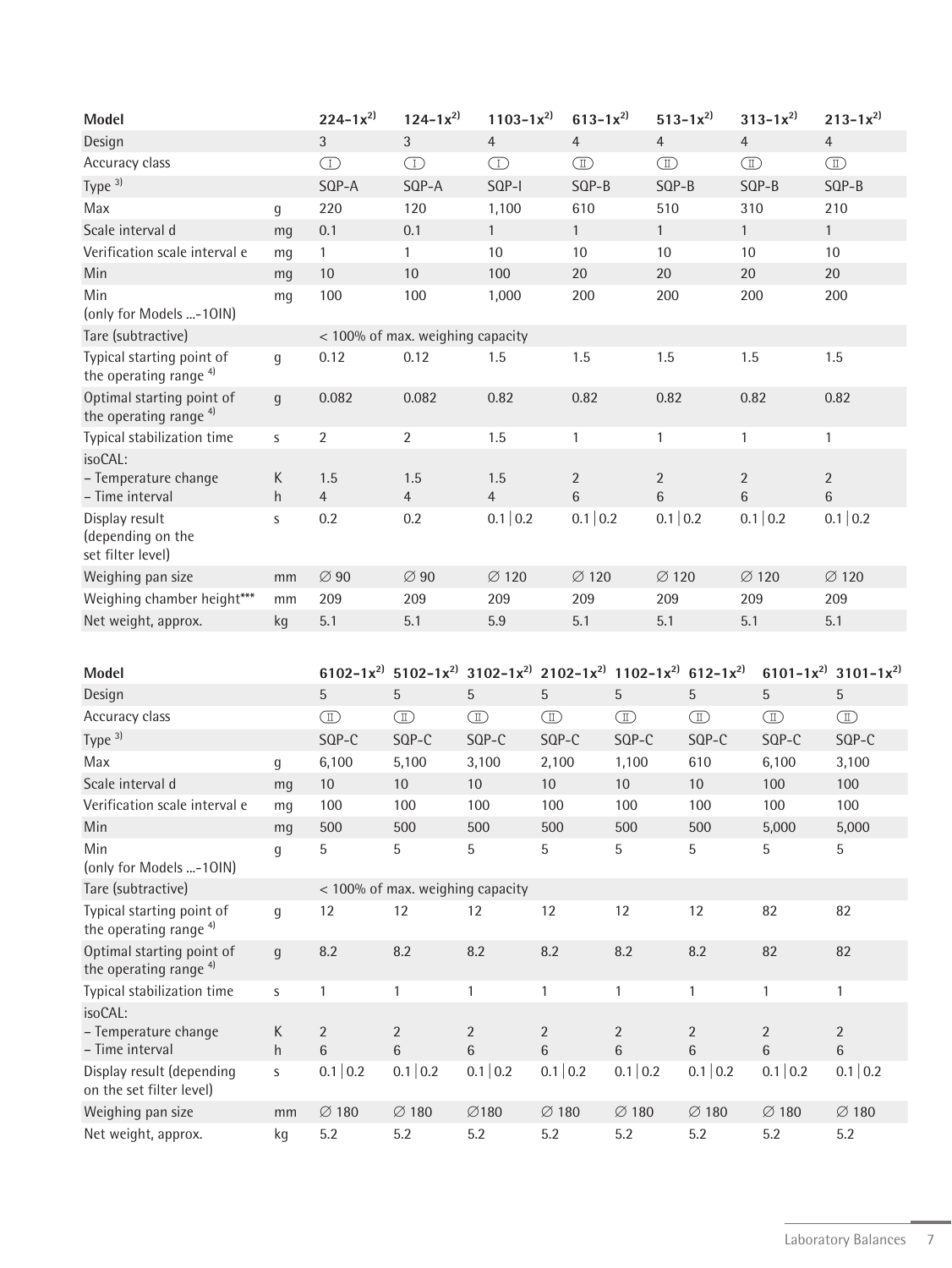### **Optional Accessories**

| <b>Printers and Communications</b>                                                                         |                   |  |  |  |  |  |
|------------------------------------------------------------------------------------------------------------|-------------------|--|--|--|--|--|
| Premium GLP Laboratory Printer<br>- Printer paper for GLP laboratory printer                               | YDP30<br>69Y03285 |  |  |  |  |  |
| - Endless labels for GLP laboratory printer                                                                | 69Y03286          |  |  |  |  |  |
| <b>Standard Laboratory Printer</b><br>- Printer paper for standard laboratory printer                      | YDP40<br>69Y03287 |  |  |  |  |  |
| Data communication cable, USB   USB A                                                                      | YCC04-D09         |  |  |  |  |  |
| Data communication cable, mini USB   RS232, 9-pin                                                          | <b>YCC03-D09</b>  |  |  |  |  |  |
| Data communication cable, mini USB   RS232, 25-pin                                                         | <b>YCC03-D25</b>  |  |  |  |  |  |
| General                                                                                                    |                   |  |  |  |  |  |
| Battery Pack for Standard Lab Balances                                                                     | YRB11Z            |  |  |  |  |  |
| Draft shield for balances with a readability of 10 mg                                                      | YDS01SQP          |  |  |  |  |  |
| Round glass draft shield for balances with a readability of 1 mg                                           | YDS02SQP          |  |  |  |  |  |
| Glass draft shield for balances with a readability of 0.002 mg,<br>for increasing the weighing performance | YHK01SQP          |  |  |  |  |  |
| In-use cover for balances with a readability of 0.01 mg   0.002 mg                                         | 6960SE05          |  |  |  |  |  |
| In-use cover for balances with a readability of 0.1 mg   1 mg                                              | 6960SE01          |  |  |  |  |  |
| In-use cover for balances with a readability of 10 mg                                                      | 6960SE02          |  |  |  |  |  |
| Dust cover for balances with a readability of 0.1 mg   1 mg                                                | 6960SE03          |  |  |  |  |  |
| Dust cover for balances with a readability of 0.01 mg $\vert$ 0.002 mg                                     | 6960SE04          |  |  |  |  |  |
| Certificate of USP minimum weight                                                                          | 84CGNA            |  |  |  |  |  |
|                                                                                                            |                   |  |  |  |  |  |
| Weighing Pans (for balances design 1)                                                                      |                   |  |  |  |  |  |
| Weighing pan, diameter 80 mm, slotted, for increasing the weighing performance                             | YSP01SQP          |  |  |  |  |  |
| Weighing pan, diameter 90 mm; includes conversion kit                                                      | YWP01SQP          |  |  |  |  |  |
| Filter weighing pan, diameter 130 mm                                                                       | YFW01SQP          |  |  |  |  |  |
| Stainless steel weighing pan set, diameter 50 mm, for balances with a readability of 0.002 mg              | <b>VF4589</b>     |  |  |  |  |  |
|                                                                                                            |                   |  |  |  |  |  |
| <b>Density Determination</b>                                                                               |                   |  |  |  |  |  |
| Density kit for balances with a readability of 0.01 mg                                                     | VF4601            |  |  |  |  |  |
| Density kit for balances with a readability of 0.1 mg   1 mg<br>YDK03                                      |                   |  |  |  |  |  |
| Density kit for balances with a readability of 10 mg                                                       | YDK04             |  |  |  |  |  |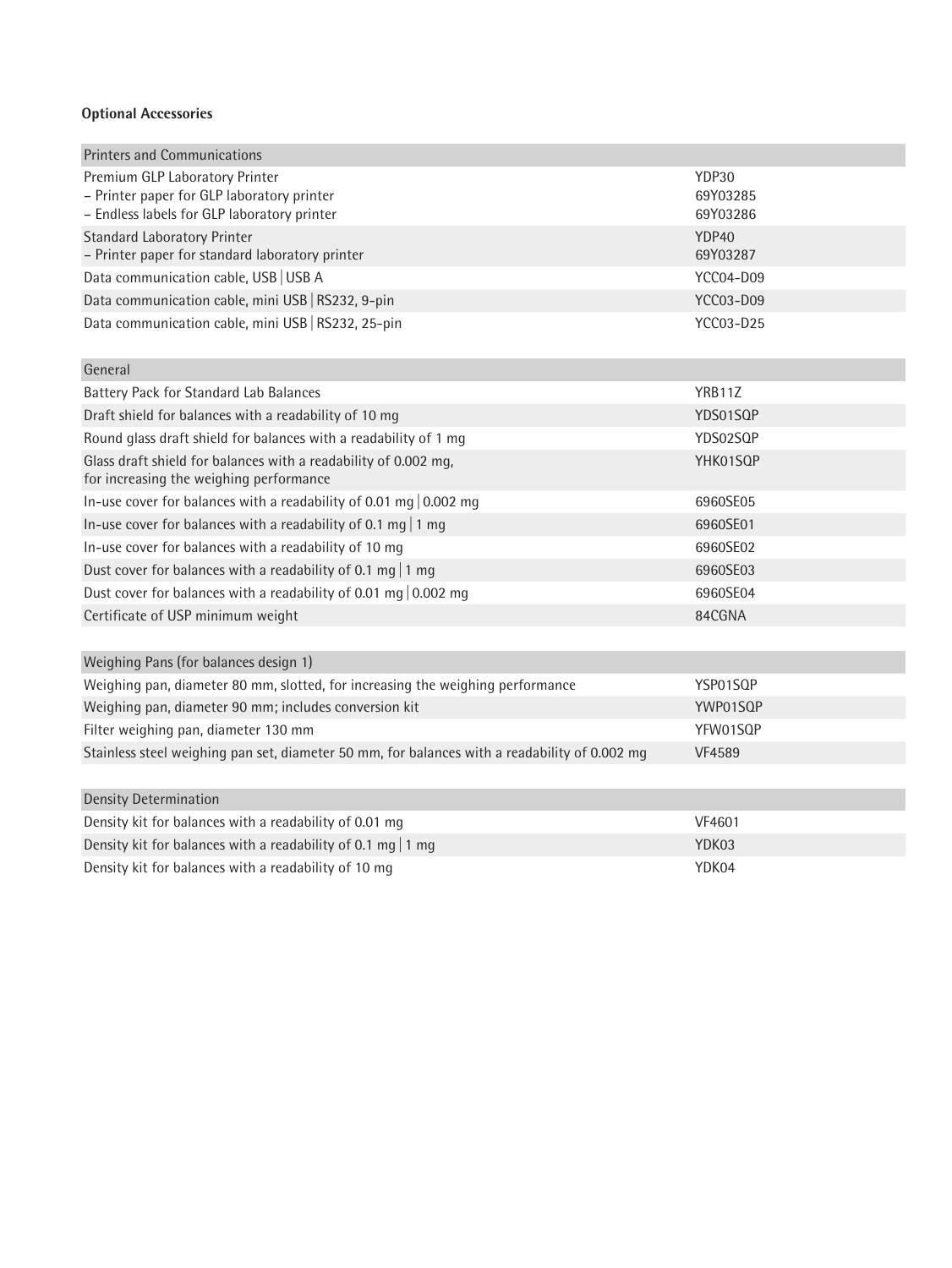| <b>Calibration Weights</b>                                                                                                           |              |
|--------------------------------------------------------------------------------------------------------------------------------------|--------------|
| Calibration weight for lab balance model 26<br>- Proof Line knob weight 20 g, OIML class E2, with DAkkS certificate                  | YCW422-AC-02 |
| Calibration weight for lab balance model 324; 224; 313; 213<br>- Proof Line knob weight 200 g, OIML class E2, with DAkkS certificate | YCW522-AC-02 |
| Calibration weight for lab balance model 225D; 125; 124<br>- Proof Line knob weight 100 g, OIML class E2, with DAkkS certificate     | YCW512-AC-02 |
| Calibration weight for lab balance model 613; 513; 612<br>- Proof Line knob weight 500 g, OIML class E2, with DAkkS certificate      | YCW552-AC-02 |
| Calibration weight for lab balance model 6102; 5102<br>- Proof Line knob weight 5 kg, OIML class E2, with DAkkS certificate          | YCW652-AC-02 |
| Calibration weight for lab balance model 3102; 2102<br>- Proof Line knob weight 2 kg, OIML class E2, with DAkkS certificate          | YCW622-AC-02 |
| Calibration weight for lab balance model 1103; 1102<br>- Proof Line knob weight 1 kg, OIML class E2, with DAkkS certificate          | YCW612-AC-02 |
| Calibration weight for lab balance model 6101<br>- Proof Line knob weight 5 kg, OIML class F1, with DAkkS certificate                | YCW653-AC-02 |
| Calibration weight for lab balance model 3101<br>- Proof Line knob weight 2 kg, OIML class F2, with DAkkS certificate                | YCW624-AC-02 |

# **Technical Drawings**

Models with a readability of 0.002 mg, in mm

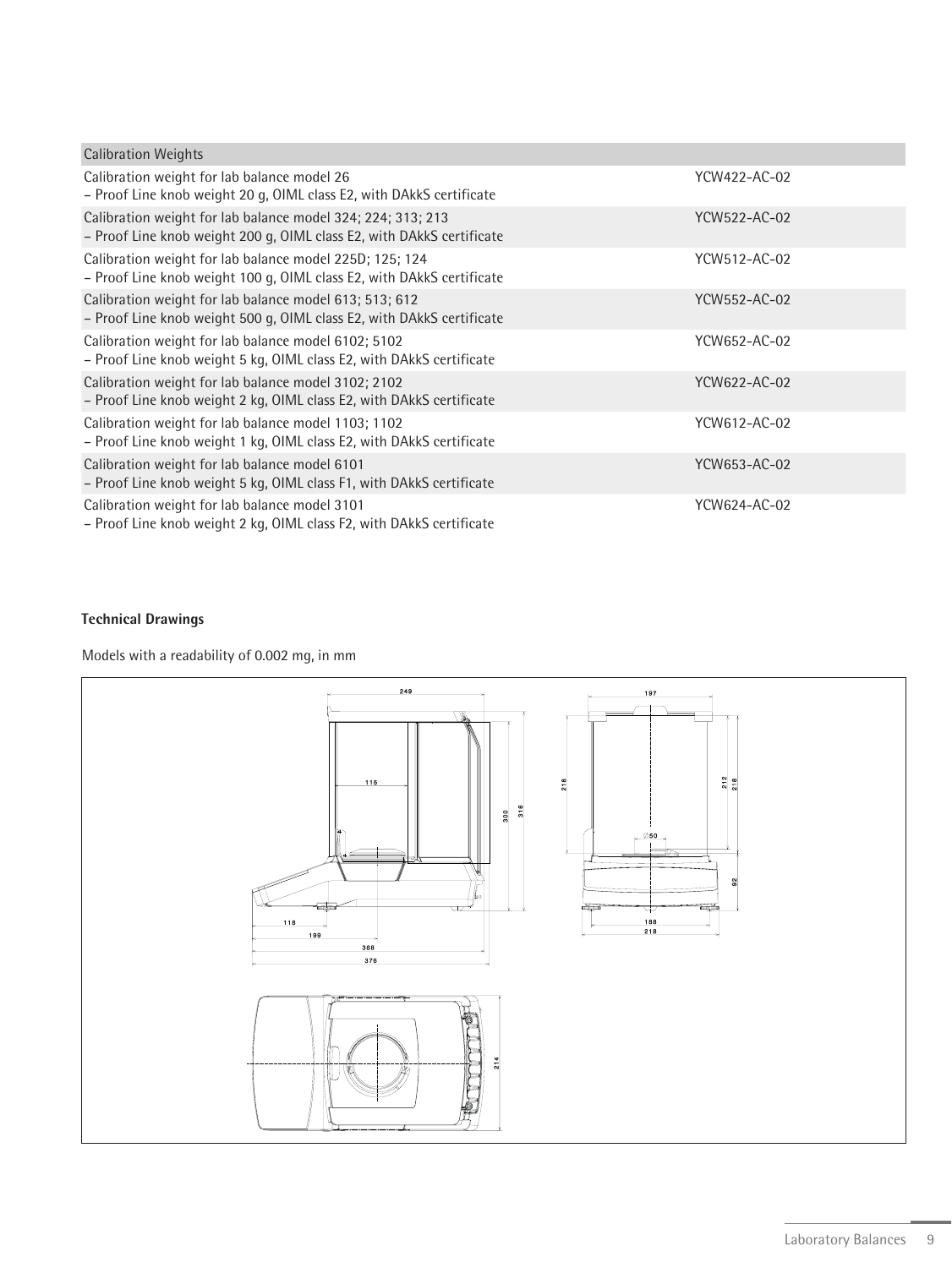Models with a readability of 0.01 mg and 324-1x, in mm



Models with a readability of 0.1 mg (except 324-1x), in mm

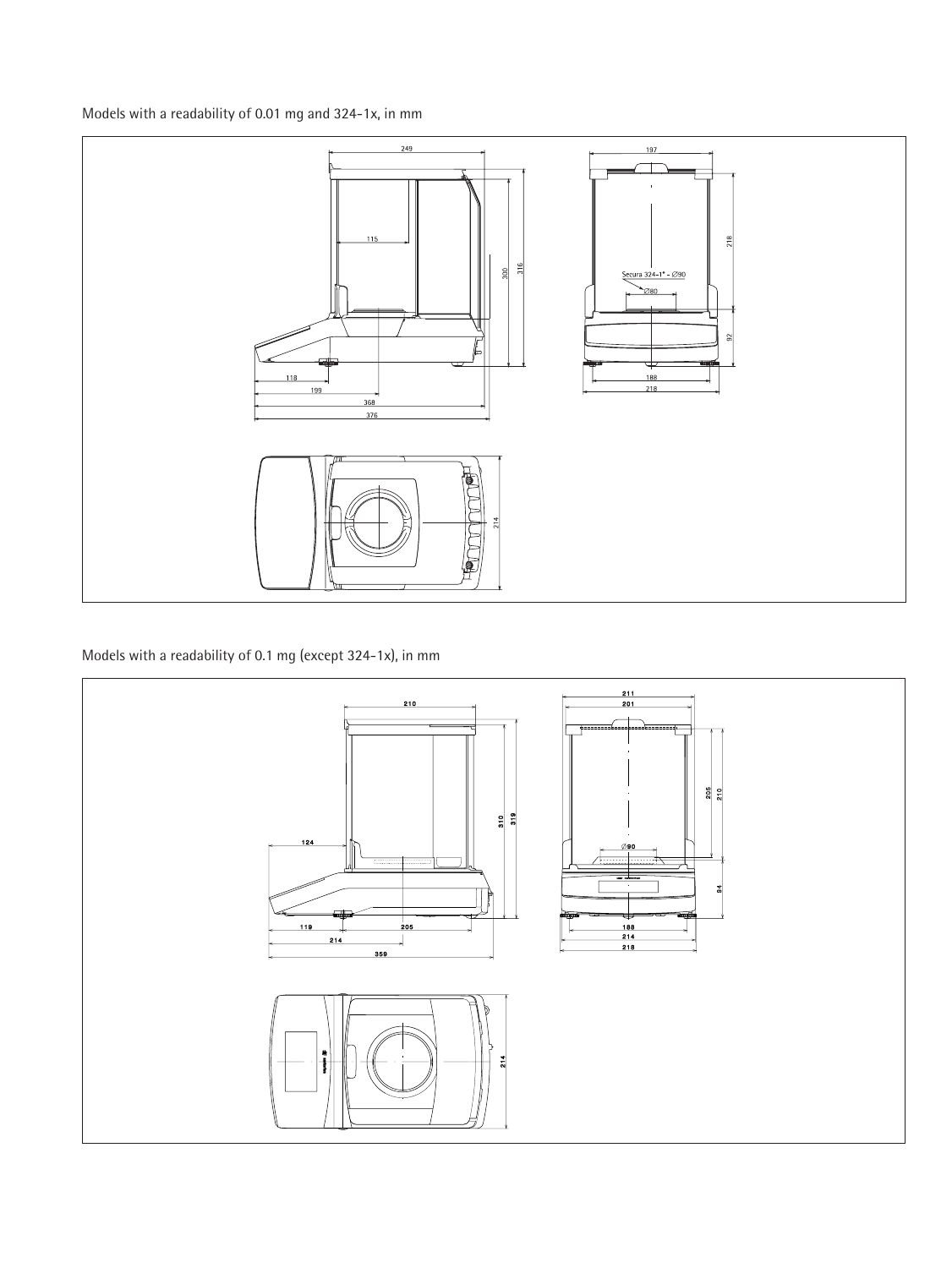Models with a readability of 1 mg, in mm



Models with a readability of  $\geq 10$  mg, in mm